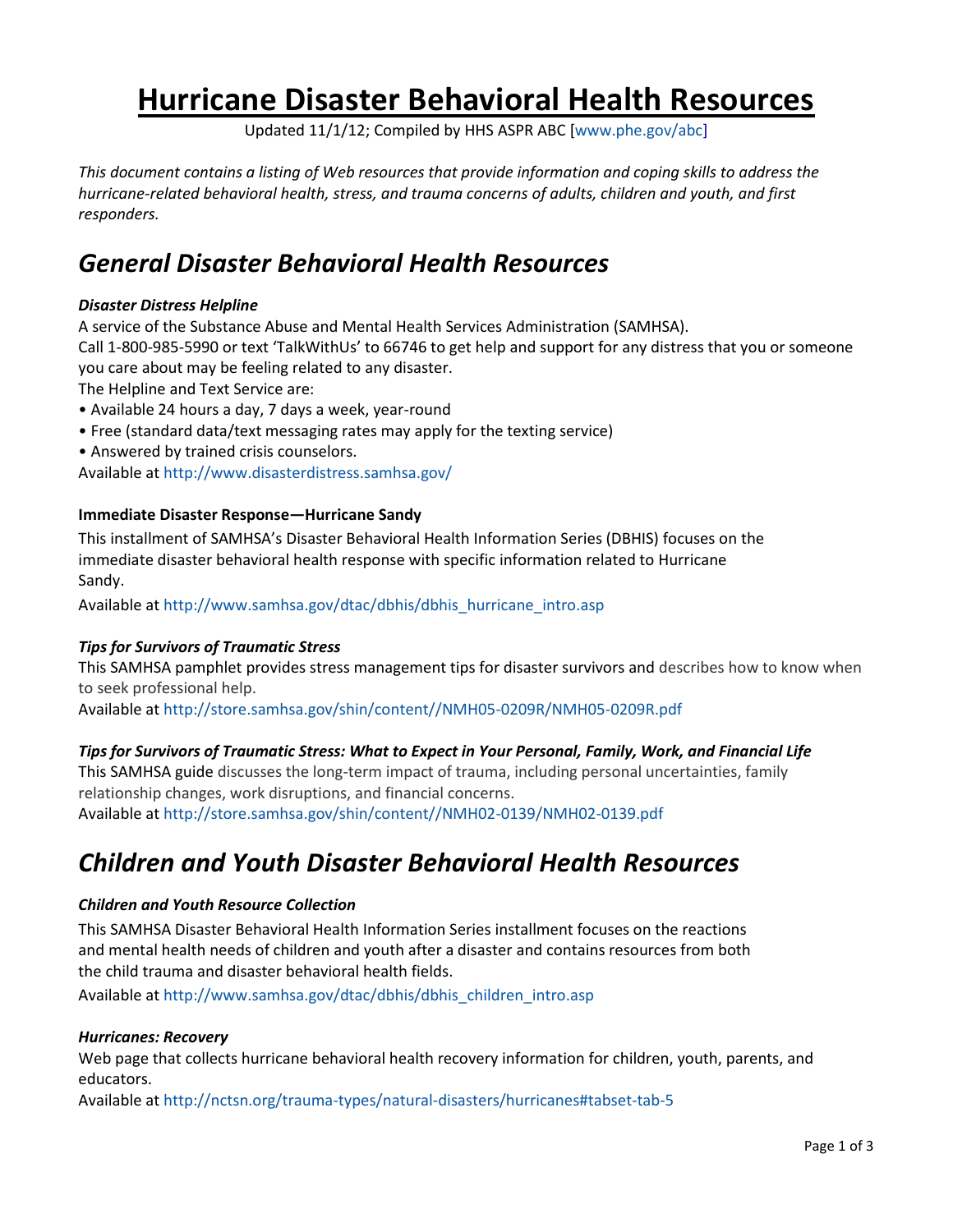#### *Teacher Guidelines for Helping Students after a Hurricane*

This document includes tips for adjustments that may be necessary in curriculum and ways to approach students after living through a hurricane.

Available at [http://nctsn.org/sites/default/files/assets/pdfs/teachers\\_guidelines\\_talk\\_children\\_hurricanes.pdf](http://nctsn.org/sites/default/files/assets/pdfs/teachers_guidelines_talk_children_hurricanes.pdf)

#### *The Effects of Trauma on Schools and Learning*

Web page that describes how children at different ages respond to stress and trauma in their lives and how this may affect learning and school performance.

Available at<http://nctsn.org/resources/audiences/school-personnel/effects-of-trauma>

#### *Resources for Schools*

Web page that lists additional resources and programs that schools can use for training on helping students with early and intermediate recovery. Available at<http://nctsn.org/resources/audiences/school-personnel/resources-for-schools>

### *Simple Activities for Children and Adolescents*

Provides ideas for simple activities that children or adolescents can take part in during a power outage, storm, or other situations when they are unable to get outside. Available at [http://nctsn.org/sites/default/files/assets/pdfs/activities\\_for\\_children\\_and\\_adolescents.pdf](http://nctsn.org/sites/default/files/assets/pdfs/activities_for_children_and_adolescents.pdf)

#### *Psychosocial Issues for Children and Adolescents in Disasters*

Discusses the reactions of children to disasters and gives guidelines for the provision of mental health services. Available at [http://store.samhsa.gov/shin/content//ADM86-1070R/ADM86-1070R.pdf](http://store.samhsa.gov/shin/content/ADM86-1070R/ADM86-1070R.pdf)

#### *Tips for Talking to Children and Youth After Traumatic Events*

This guide is designed for parents and educators and features signs of stress reactions that are common in young trauma survivors at different ages, and offers tips on how to help. Available at [http://store.samhsa.gov/shin/content//KEN01-0093R/KEN01-0093R.pdf](http://store.samhsa.gov/shin/content/KEN01-0093R/KEN01-0093R.pdf)

### *Responder Disaster Behavioral Health Resources*

#### *Disaster Responders*

This SAMHSA Disaster Behavioral Health Information Series (DBHIS) installment focuses on the behavioral health effects of responding to a disaster. It provides resources on self-care for disaster responders, as well as specific disaster behavioral health interventions that responders can use to help survivors recover from a disaster.

Available at [http://www.samhsa.gov/dtac/dbhis/dbhis\\_responders\\_intro.asp](http://www.samhsa.gov/dtac/dbhis/dbhis_responders_intro.asp)

#### *A Post-Deployment Guide for Emergency and Disaster Response Workers*

This guide provides information about easing back into life after a deployment, with signs of stress, potential difficulties, coping suggestions, and when to seek help from a mental health professional. Available at [http://store.samhsa.gov/shin/content//NMH05-0219/NMH05-0219.pdf](http://store.samhsa.gov/shin/content/NMH05-0219/NMH05-0219.pdf)

#### *A Post-Deployment Guide for Families of Emergency and Disaster Response Workers*

This guide is designed to help families of emergency responders after their loved one returns from a deployment, with advice on adjustment to home life, basic post-deployment needs, possible redeployment, signs of stress, and when to seek help.

Available at [http://store.samhsa.gov/shin/content//NMH05-0220/NMH05-0220.pdf](http://store.samhsa.gov/shin/content/NMH05-0220/NMH05-0220.pdf)